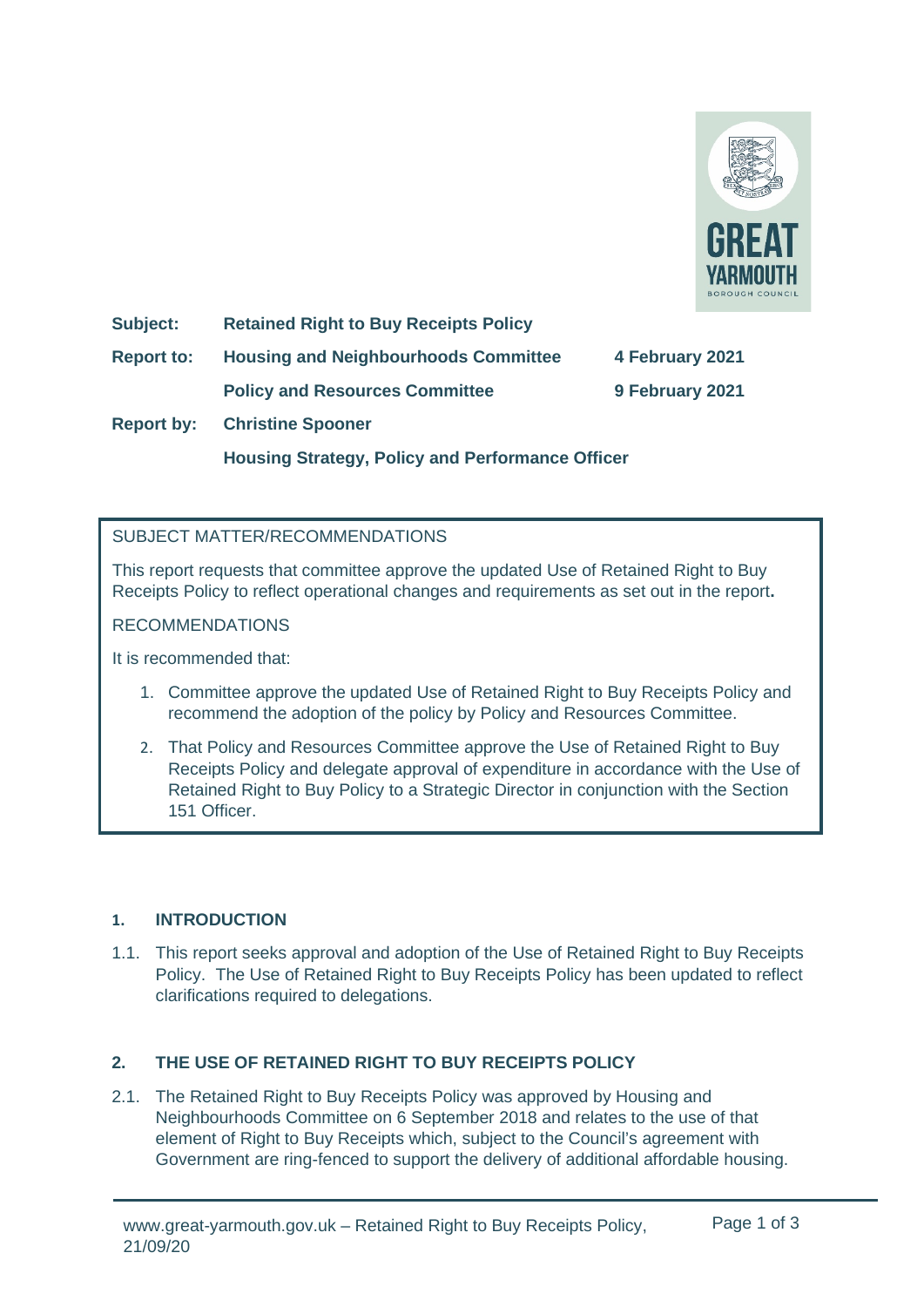- 2.2 The following alteration to the Policy, now added, was approved by Housing and Neighbourhoods on 20 June 2019:
	- to introduce a new price limit of £350,000 for acquisitions of homes which will meet specific needs for adapted or adaptable homes and for the acquisition of homes with 4 or more bedrooms.
	- to amend the payback period for all acquisitions for up to 40 years.
- 2.3 The Policy has been updated to clarify the delegations related to expenditure incurred in accordance with the policy which will be reported annually to Housing and Neighbourhoods Committee and Policy and Resources Committee.

#### **3. FINANCIAL IMPLICATIONS**

None associated with the Policy. Spend of Retained Right to Buy Receipts is monitored to ensure full spend within the required timescales. Spend is also monitored as part of the capital programme.

#### **4. RISK IMPLICATIONS**

The amended Use of Retained Right to Buy Policy ensures that there is one document which clearly sets out the Council's use of Retained Right to Buy receipts following previous changes. This report also seeks to update the delegations in relation to spend.

#### **5. LEGAL IMPLICATIONS**

The policy details the legal framework for the use of Right to Buy Retained Receipts.

#### **6. CONCLUSIONS**

This report seeks approval and adoption of the updated Use of Retained Right to Buy Receipts Policy. The Use of the Retained Right to Buy Receipts has been updated and refreshed and clarifies the delegated decision making in relation to expenditure incurred in relation to the policy.

#### **7. BACKGROUND PAPERS**

Use of Right to Buy Retained Receipts Policy approved at 6 September 2018 by Housing and Neighbourhoods Committee.

Areas of consideration: e.g. does this report raise any of the following issues and if so how have these been considered/mitigated against?

| Area for consideration Comment         | Comment          |
|----------------------------------------|------------------|
| <b>Monitoring Officer Consultation</b> | Via ELT          |
| Section 151 Officer Consultation       | Via FI T         |
| <b>Existing Council Policies</b>       | - Corporate Plan |
| <b>Financial Implications</b>          | See section 3    |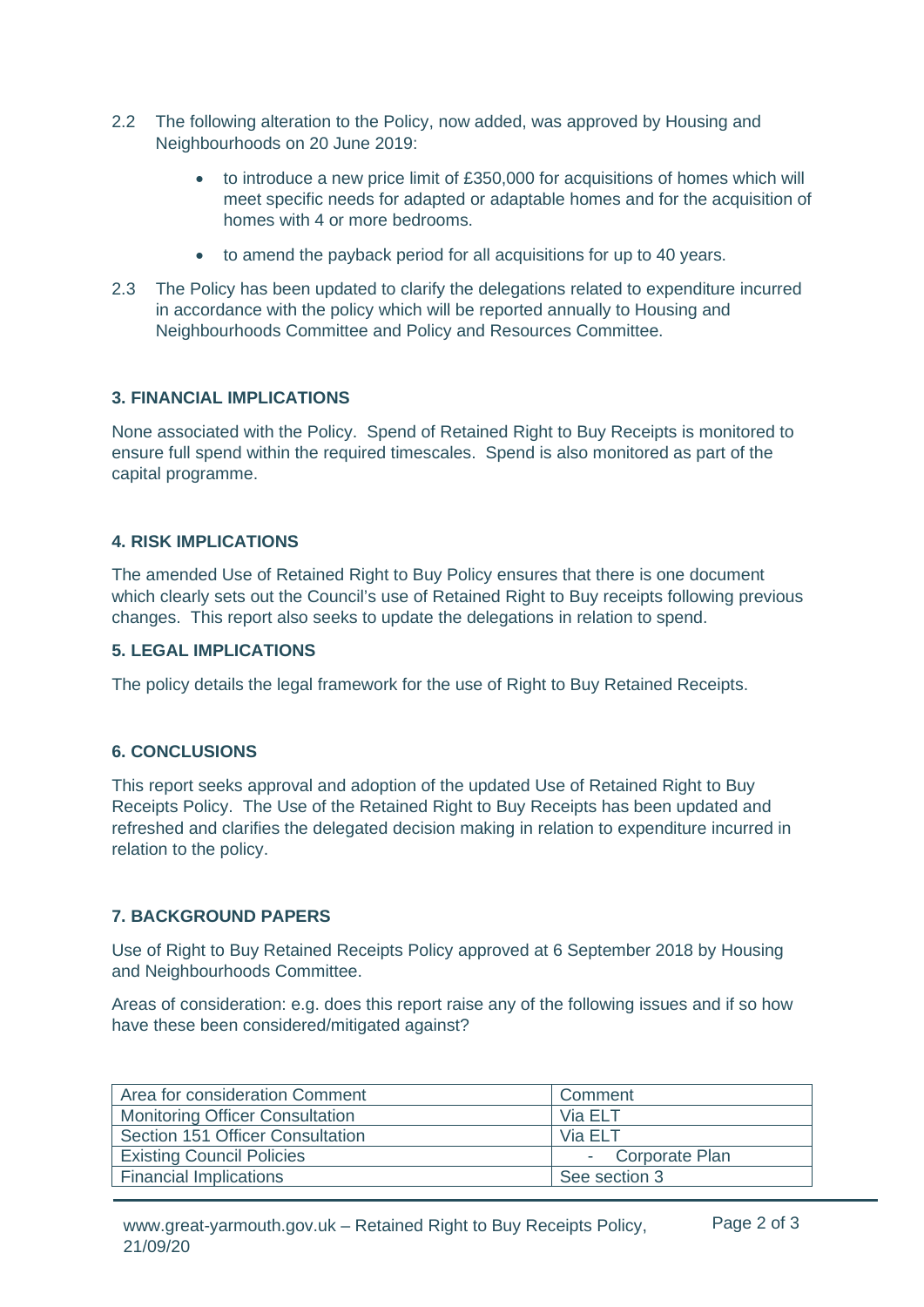| Legal Implications (including human rights) | See section 4 |
|---------------------------------------------|---------------|
| <b>Risk Implications</b>                    | See section 4 |
| Equality Issues/EQIA assessment             | None          |
| Crime & Disorder                            | None          |
| <b>Every Child Matters</b>                  | None          |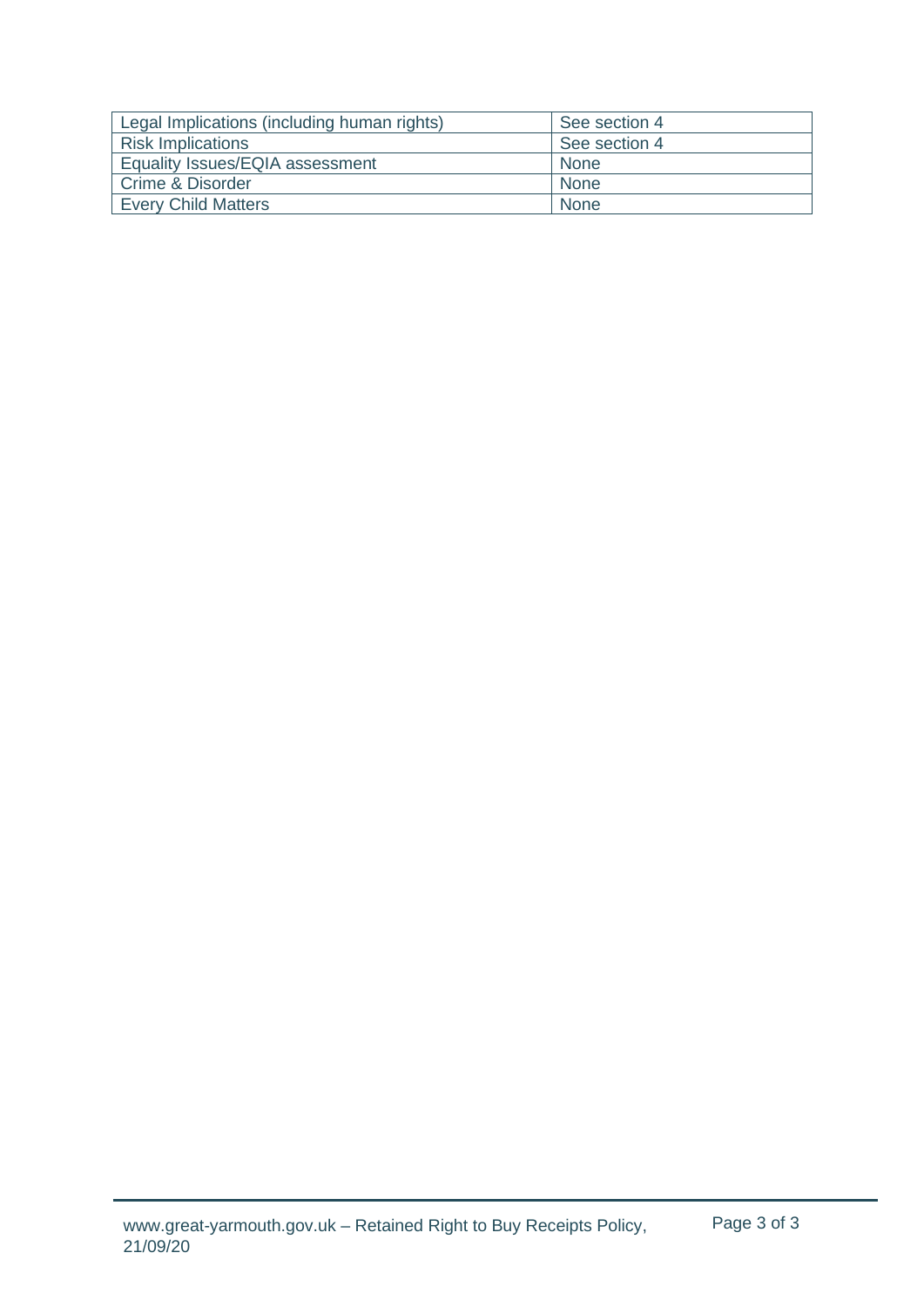

# **Use of Retained Right to Buy Receipts Policy**

| Author                 | <b>Christine Spooner</b>          |
|------------------------|-----------------------------------|
| Date                   | 18/09/2020                        |
| <b>Document Status</b> | <b>Policy Review for Approval</b> |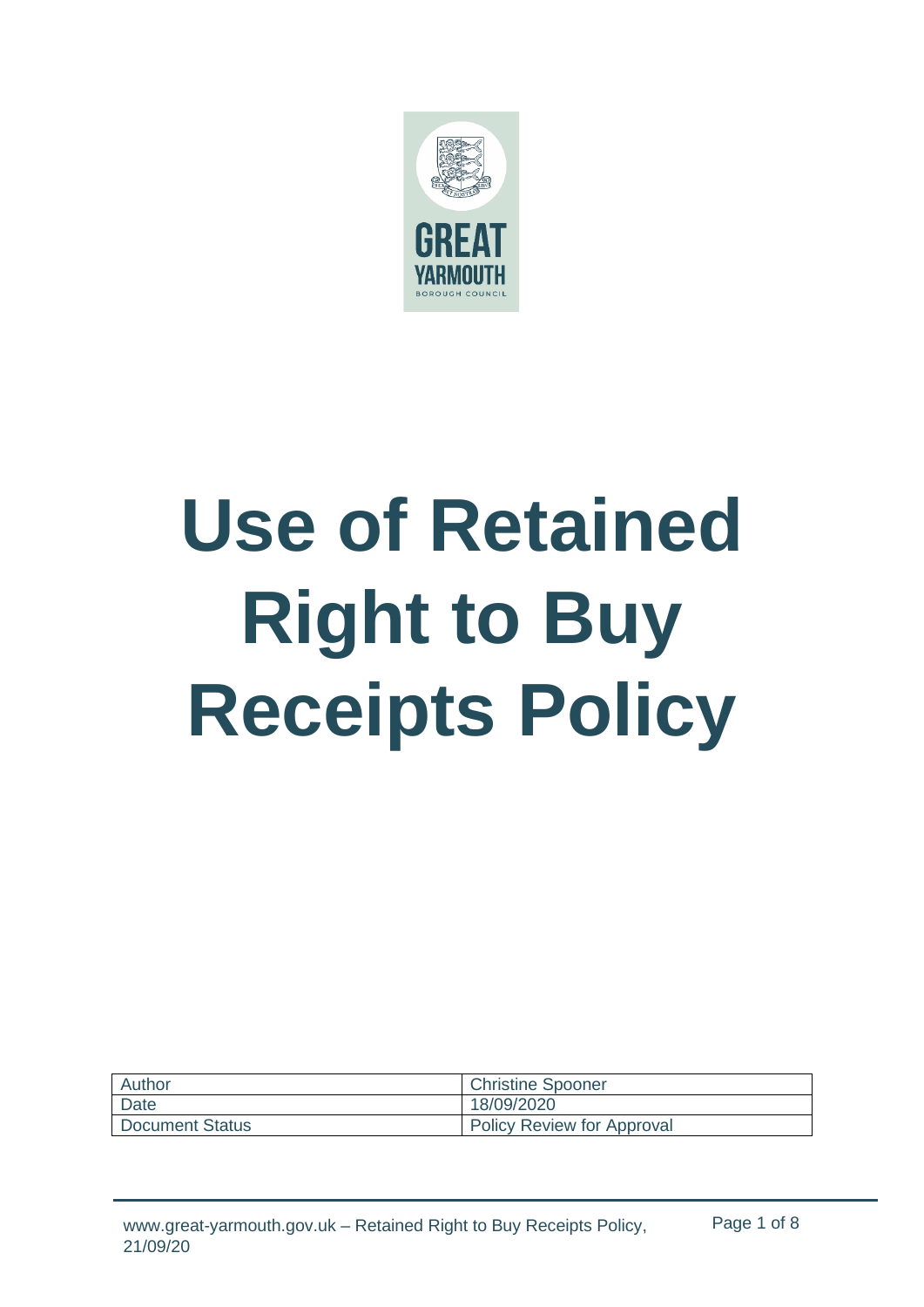# <span id="page-4-0"></span>**[Contents](#page-4-0)**

| 1.  | Introduction/Background                                                      | 3  |
|-----|------------------------------------------------------------------------------|----|
| 2.  | <b>Purpose of Policy</b>                                                     | 3  |
| 3.  | <b>Policy Aims</b>                                                           | 3  |
| 4.  | <b>Relevant Legislation</b>                                                  | 3  |
| 5.  | How Retained Right to Buy Receipts will be used                              | 4  |
| 5.1 | <b>Council Development</b>                                                   | 4  |
| 5.2 | <b>Grant Contribution to Local Housing Associations</b>                      | 4  |
| 5.3 | <b>Acquisitions</b>                                                          | 4  |
| 6.  | <b>Delegated Decisions</b>                                                   | 5  |
| 7.  | Monitoring and Review of the Policy                                          | 5  |
|     | Appendix 1: Grant contributions to Housing Associations/Registered Providers | 9  |
|     | Appendix 2: Acquisitions                                                     | 10 |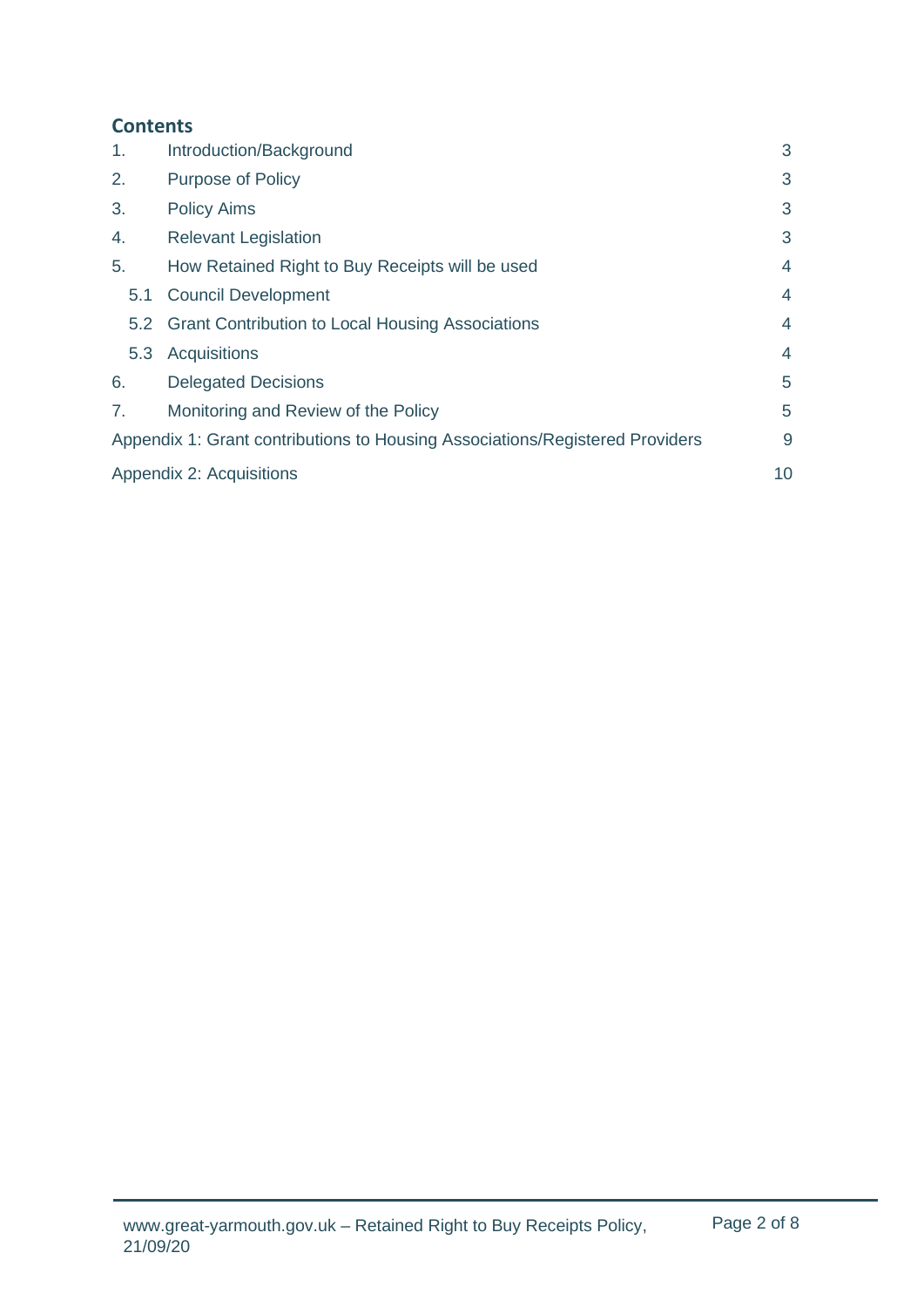# <span id="page-5-0"></span>**Introduction/Background**

In 2012, the Council in common with most stock owing authorities entered into a retention agreement with, the now, Ministry of Housing, Communities and Local Government (MHCLG) regarding receipts from the sale of council properties under the Right to Buy (RTB) legislation.

Where a local authority enters into an agreement to Retain receipts, those receipts can only be used for the provision of additional social housing, which may be by development of new properties or acquisition of existing properties.

## <span id="page-5-1"></span>**Purpose of Policy**

The purpose of the policy is to set out the Council's approach to how RTB Retained Receipts are used for the provision of additional social housing.

## <span id="page-5-2"></span>**3. Policy Aims**

The aim of the policy is to increase the supply of additional suitable affordable housing either owned and managed within the Housing Revenue Account or by a Registered Provider (RP)), recognising the increasing demand on the housing register, whilst providing opportunity to re-balance the mix of housing owned by the Council. The Council will achieve this by:

- Developing as many new Council owned properties as possible
- Utilising receipts to provide grant contribution to support local Housing Association/RP developments
- Acquiring properties on the open market with priority given to empty homes and properties where there is a demand that cannot be met from with the wider social housing stock
- Seeking value for money in the use of property acquisition whilst considering the need for properties in high demand.

## <span id="page-5-3"></span>**4. Relevant Legislation**

The Right To Buy was introduced by the Housing Act 1980 as amended by the Housing Act 1985. Under current legislation council tenants and housing association tenants who transferred with their homes from council landlords have the Right To Buy their home at a discount with the amount of discount dependent on the length of time as a social tenant.

In April 2012, the Right to Buy was reinvigorated by the Government and the maximum Right To Buy discounts were increased. Councils could enter into an agreement with Government to retain the additional sales receipts generated by the Right to Buy to fund the provision of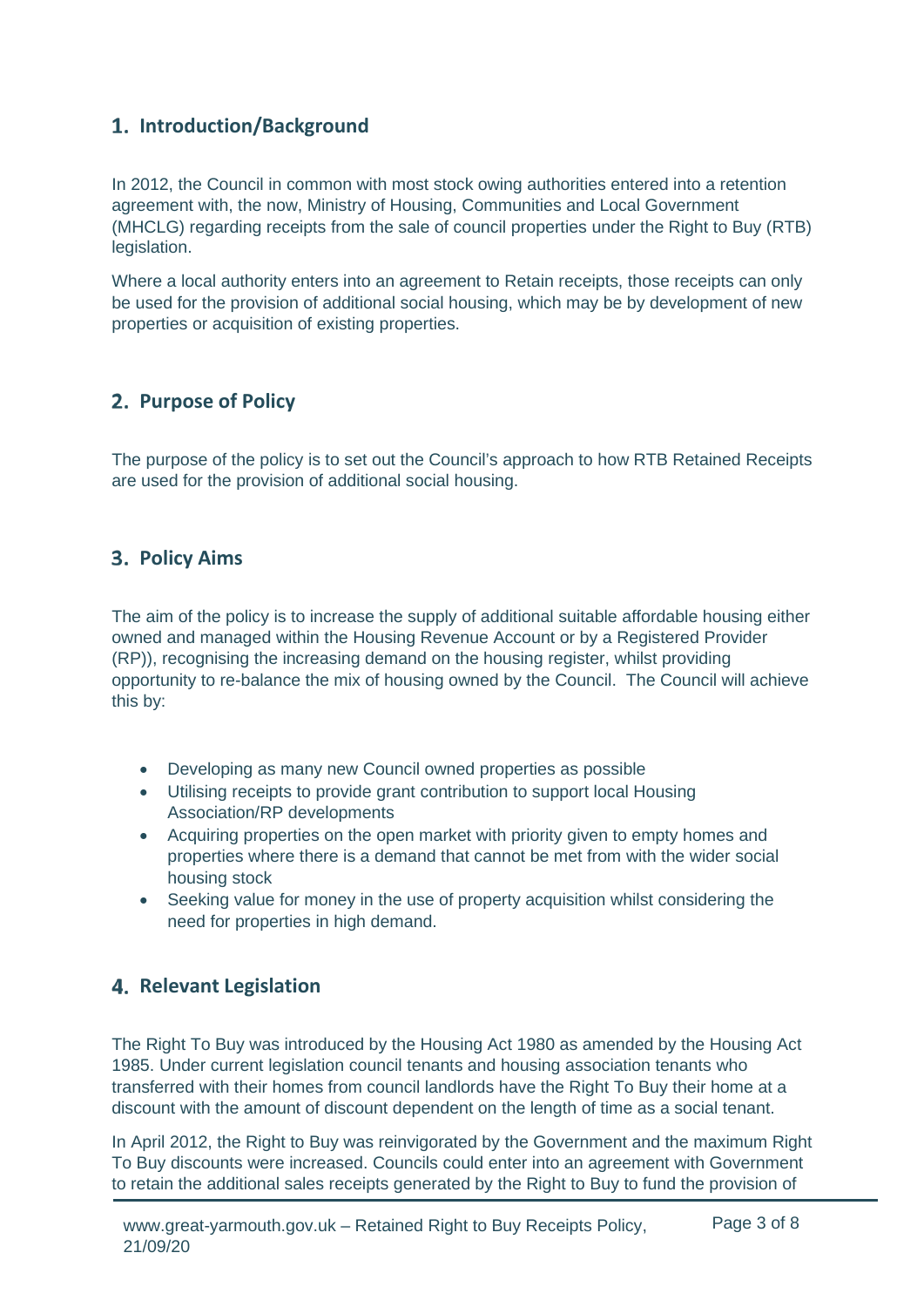replacement housing stock. These agreements were made under section 11(6) of the Local Government Act 2003 and the receipts which can be retained are referred to as Retained Receipts.

In addition, under the Right to Buy Retained Receipts agreement the following terms apply:

- Retained RTB Receipts can only be used for 30% of the cost of development or acquisition (including refurbishment costs) of additional social housing. The remaining 70% of funding is taken from the Housing Revenue Account (HRA) Capital Programme.
- Retained RTB Receipts can be used to support development of new properties by other registered providers (Housing Associations). It is not currently possible to use RTB receipts together with grant from Homes England on the same development.
- Retained RTB Receipts must be spent within three years or any uncommitted funding must be paid to MHCLG plus interest. This requirement relates to the financial quarter in which the Right to Buy Receipt relates, i.e. the quarter in which the property was sold through the Right to Buy

The removal of the HRA Debt Cap has removed a restraint on the Council's ability within the HRA, however, borrowing must still be on a prudential basis.

## <span id="page-6-0"></span>**How Retained Right to Buy Receipts will be used**

## <span id="page-6-1"></span>5.1 Council Development

The primary purpose of retaining RTB receipts is to support the development of new housing by the Council within the HRA. Such developments maybe on sites owned within the HRA or acquired from the General Fund or private owners.

## <span id="page-6-2"></span>5.2 Grant Contribution to Housing Associations and Registered Providers

If the Council is not able to use the Retained Receipts to develop property itself or it is more beneficial to support the delivery of a scheme being developed by a Housing Association or Registered Provider, as it meets specific needs the Council cannot meet through its own development programme or acquisitions at that time, the Council will provide Retained Receipts to the Housing Association/Registered Provider. Funding will be provided to make a scheme viable to be provided or to increase the number of affordable homes being delivered on a site.

Appendix 1 provides details of the specific requirements for providing grant funding to a Housing Association/Registered Provider.

#### <span id="page-6-3"></span>5.3 Acquisitions

Acquisitions provide an opportunity to increase the supply of homes within the HRA more quickly than through development, to respond to opportunities to purchase homes under the Right to Buy Buy Back provisions and to meet specific needs for properties which are in short supply within the HRA housing stock.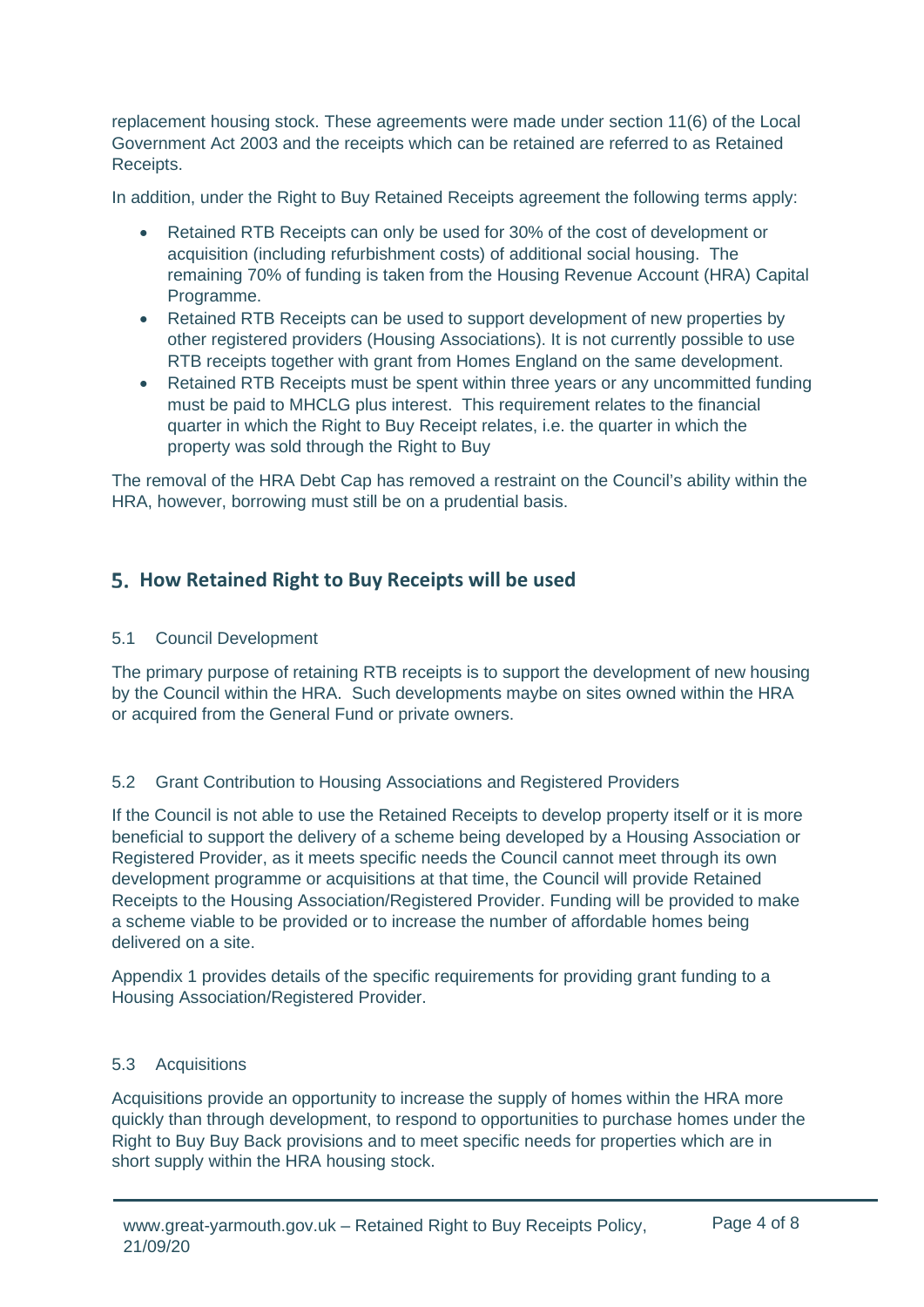Each potential acquisition will be assessed on a case-by-case basis; in line with the acquisition criteria set out in Appendix 2 considering the financial implications of the acquisition and the relative merits in value for money terms.

## <span id="page-7-0"></span>**6. Delegated Decisions**

In order for this policy to be effective delegated authority is provided through this policy to key officers within the Council to authorise expenditure:

- Delegated authority to a Strategic Director in consultation with the Section 151 Officer to approve property purchases (Acquisitions)
- Delegated authority to a Strategic Director in consultation with the Section 151 Officer to enter into agreements with Housing Associations/ Registered Providers to provide grant to support the provision of affordable housing
- Delegated authority to a Strategic Director in consultation with the Section 151 Officer to approve the use of Retained Receipts to develop new homes within the HRA or to acquire homes from Housing Associations/ Registered Providers.

An annual report to Housing and Neighbourhoods Committee and Policy and Resources Committee will be provided on spend of Retained Right to Buy Receipts, total expenditure and the number of homes delivered by source (Acquisition, development within HRA or grant contributions) and location.

# <span id="page-7-1"></span>**Monitoring and Review of the Policy**

An annual report to Housing and Neighbourhoods Committee and Policy and Resources Committee will be provided on spend of Retained Right to Buy Receipts, total expenditure and the number of homes delivered by source (Acquisition, development within HRA or grant contributions) and location.

The policy will be monitored and be subject to bi-annual review unless there is a fundamental change of legislation which requires an earlier review.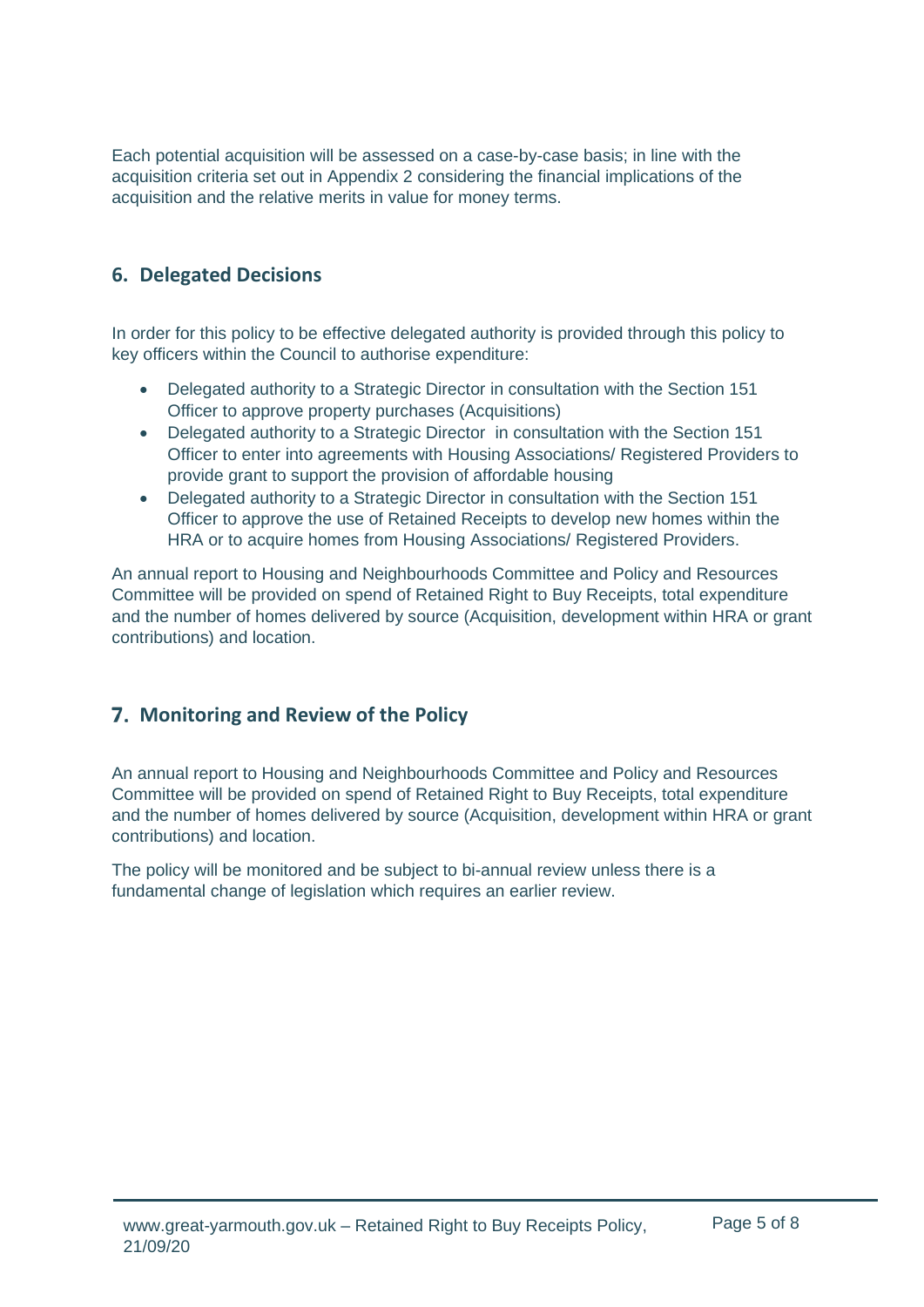Appendix 1: Grant contributions to Housing Associations/Registered Providers

There are a number of steps to determine whether Retained Receipts can used to assist Registered Providers with development.

Where a site is identified as requiring contribution from Retained Receipts to be viable or to provide additional affordable units; the Council will discuss the sites viability taking account of the size of the site, number of units to be delivered and timescales.

The Housing Association/Registered Provider will provide a breakdown of costs to the Council for review. Particular attention will be paid to profit, market housing estimates and land value. As a minimum the submitted data will contain the following:

- Tenure
- Unit Mix
- Building Standard
- Profit %
- Market Comparisons
- Land Value
- Total Scheme Costs
- Grant Required
- Start On-Site Date
- Anticipated Practical Completion Date

A decision in principle will be made by the Housing Director. At this point the Housing Association/Registered Provider will be in a position to negotiate with the landowner. A draft Retained Receipts Agreement will be provided to the Housing Association/Registered Provider to enable them to take legal advice as necessary on the conditions which will apply to the provision of Retained Receipts which will be classed as grant funding.

The decision in principle will be passed to a Strategic Director who, in consultation with the Section 151 Officer, will provide the final approval. This will allow the Housing Association/Registered Provider to finalise their offer for the site. Funds will be released to the Housing Association/Registered Provider after the Retained Receipts Grant Agreement is signed by both parties. The Retained Receipts will be paid in tranches, with 50% paid at Start on Site and 50% at Practical Completion, however if there is a need to bring forward payment the Housing Association/Registered Provider can make a request to the Council.

Delivery will be monitored through regular liaison meetings with the Housing Association/Registered Provider.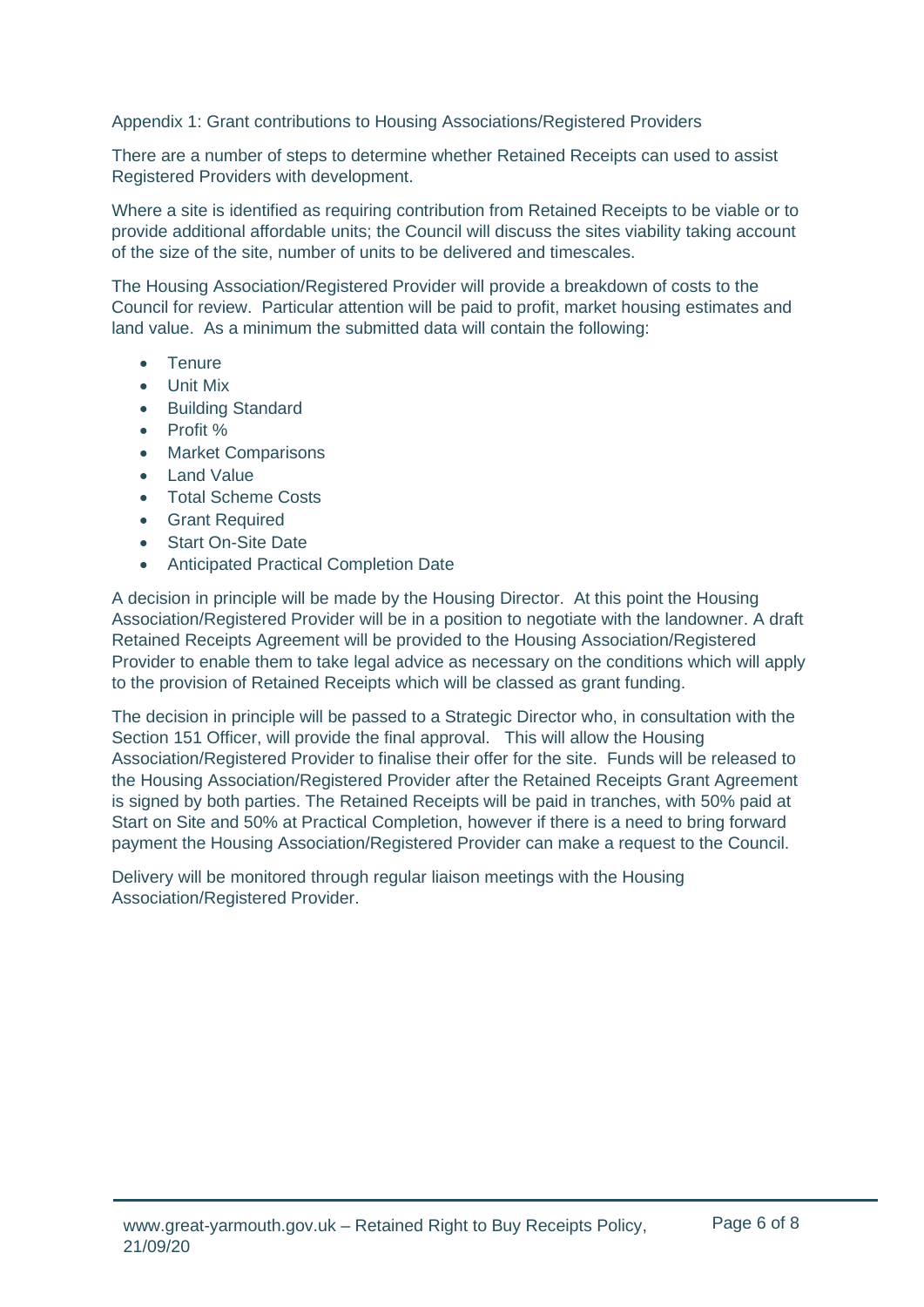#### Appendix 2: Acquisitions

A proposed acquisition will only be progressed if it meets one of the criteria below and meets the required financial criteria of repaying the cost of the purchase price, purchase costs and expected repairs and maintenance within 40 years:

- A property which has had, or is particularly suitable for, significant disabled adaptations which would meet the needs of an identified applicant with disabilities and particularly a wheelchair user
- A property which is in disrepair, causing concerns in the locality, and where works undertaken to allow letting would improve not only the dwelling, but also the surrounding area.
- A property in specific demand at any time i.e. larger properties (four or more bedrooms) suitable for larger households, one-bedroom dwellings suitable for downsizing.
- An existing market unit on a new build development sites, where this would increase the number of affordable homes on the site above the policy requirement/Council assessed viability of the site to provide affordable housing
- Leasehold flats, where the Council is the freeholder, reducing the risk to the HRA, for example in the identification and subsequent collection of Section 20 charges.
- A property in a specific location that could free up land or access to land, or otherwise facilitate affordable housing development.
- A property being offered to the Council through the Right to Buy Buy Back provisions.
- A property or properties being developed by a Housing Association / Registered Provider which the Council will purchase (subject to their being no Homes England or other public grant funding being used to part fund the construction of the homes).
- A property which is suitable for use as Temporary Accommodation which shall be held in the General Fund.
- Any property considered must be within the borough of Great Yarmouth.
- Any other property, where for whatever reason, it may be in the Council's interests to repurchase and value for money can be clearly demonstrated.

Assessing Suitability of Individual Properties

The number of acquisitions the Council can make is unlimited.

The following criteria will apply be considered when assessing whether individual properties are suitable for acquisition:

- The purchase price of an individual property will not exceed £350,000
- Type of property will meet a housing need
- 3 bed and larger properties will have outdoor space
- Where possible an extra downstairs toilet should be available for larger family homes
- 3 bed and larger properties should have access to a bath
- No downstairs only bathrooms in 3 bed and larger properties
- No bathrooms off bedrooms, except where a dividing wall can be erected
- No bedrooms off bedrooms, except where a dividing wall can be erected
- Preferably out of flood risk zones, or with clear safe egress
- No flats in private developments due to leasehold issues
- Smallest bedroom is no smaller than 7.5m2 and is at least 2.15m wide/long
- Kitchens need to be square not galley style for ground floor accommodation for potential wheelchair access